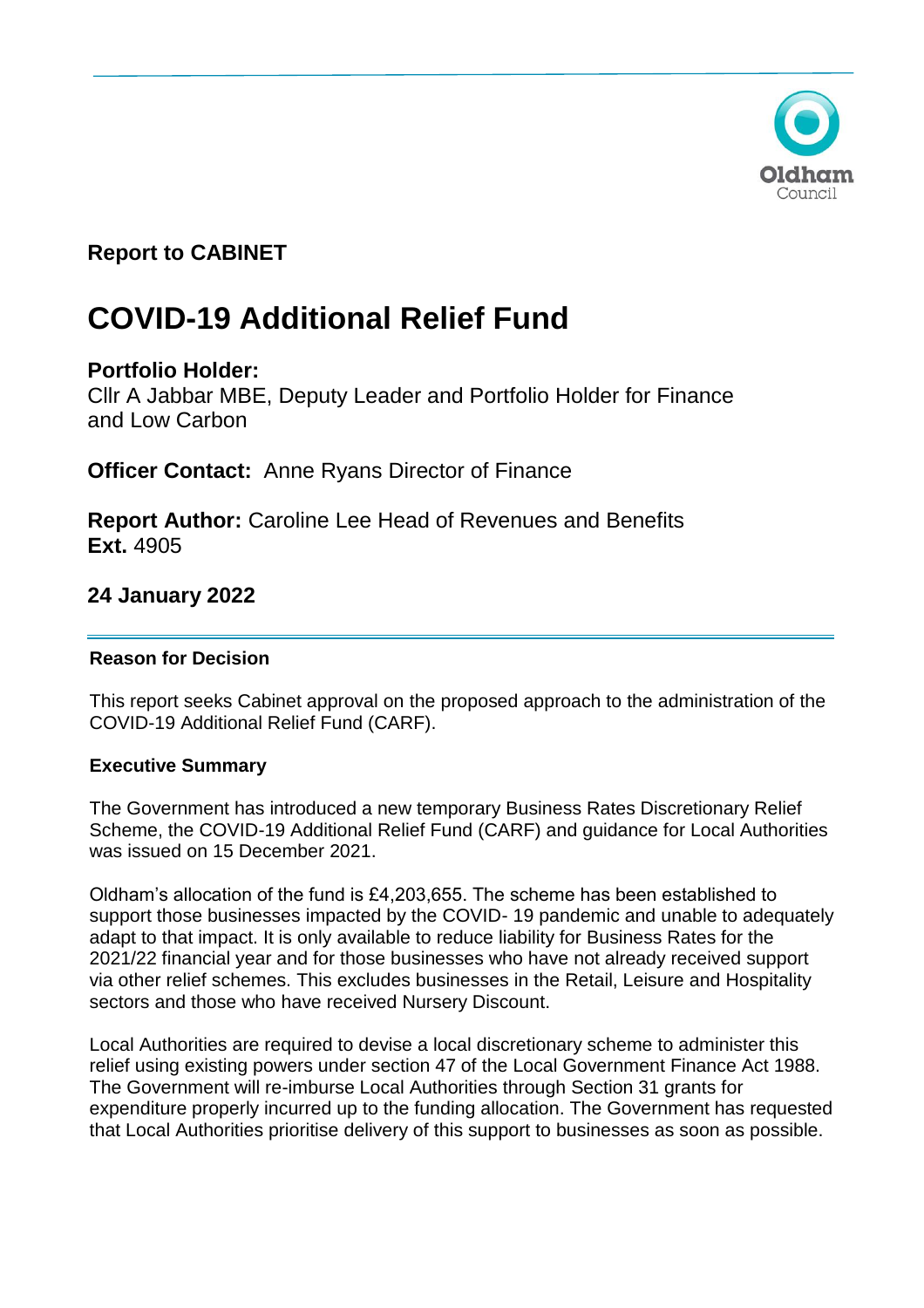# **Recommendations**

It is recommended that Cabinet:

- Approve the proposed approach to the administration and delivery of the COVID- 19 Additional Relief Fund in Oldham.
- Delegate further decision making on the scheme, including the final allocation of the funding, to the Director of Finance in consultation with the Deputy Leader and Cabinet Member for Finance and Low Carbon.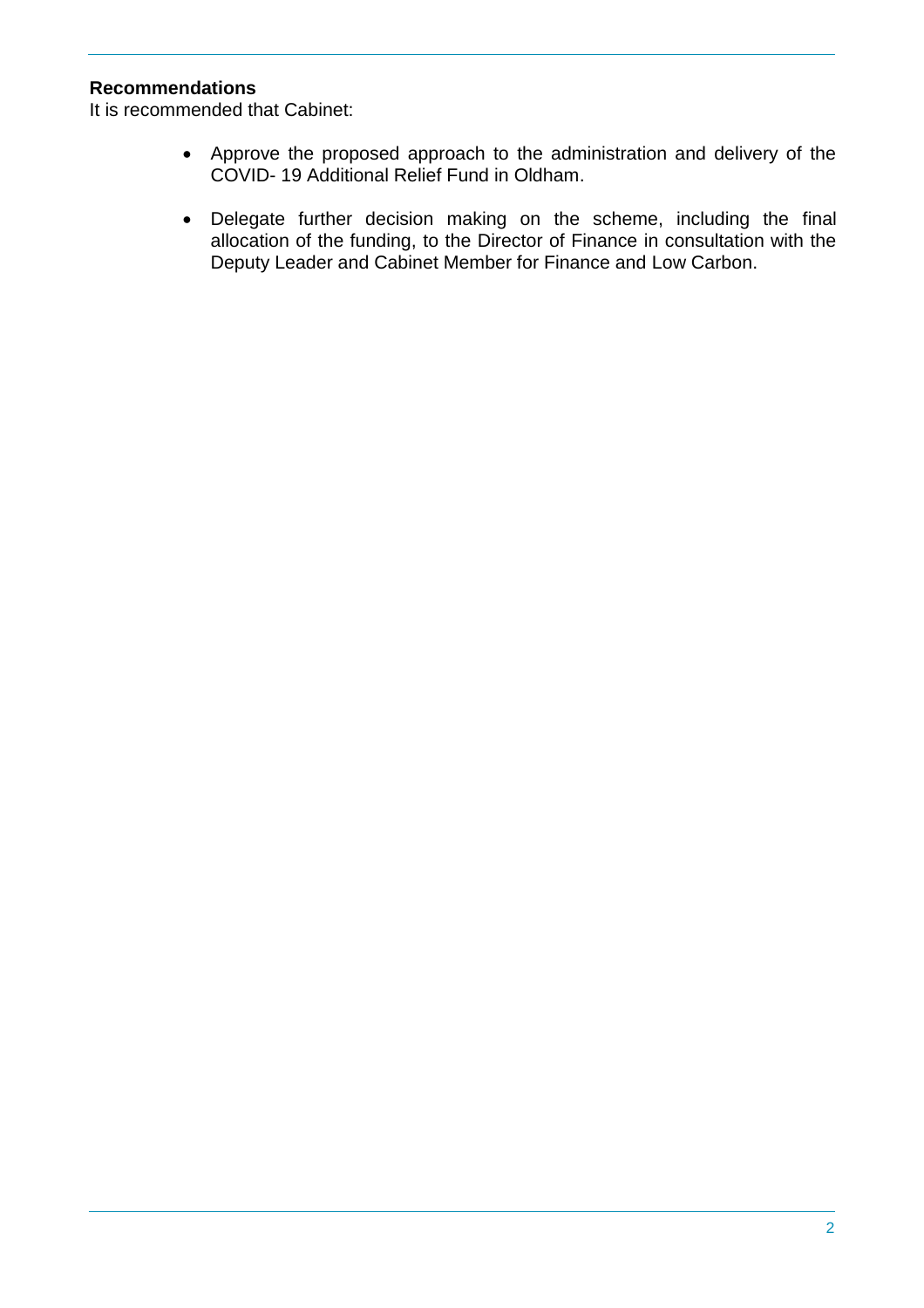# **Covid–19 Additional Relief Fund**

#### **1.0 Background**

- 1.1 On 25 March 2021, the Government announced a new Covid -19 Additional Relief Fund (CARF) of £1.5 billion. This fund, which is a Business Rates discretionary relief fund, is available to support those businesses affected by the pandemic and unable to adequately adapt to that impact but that are ineligible for existing support linked to Business Rates.
- 1.2 A change to primary legislation, the Rating (Coronavirus) and Directors Disqualification (Dissolved Companies) Act 2021, was required to remove the legal right of businesses to appeal their rateable values to the Valuation Office Agency on Material Change of Circumstances grounds due to the impact of COVID-19. Following this change to the law, which came into force on 15 December 2021, the guidance for the COVID- 19 Additional Relief Fund and confirmation of funding allocations were released to Local Authorities.
- 1.3 The £1.5 billion has been allocated to Local Authorities based on the estimated rateable value in each Local Authority that falls within the scope of the fund, weighted for the Gross Value Added (GVA) impacts of COVID-19 per business sector. The funding allocation for Oldham Council is £4,203,655 and the funding can only be allocated in respect of the 2021/22 financial year. The relief will only be considered for businesses that had a Business Rates liability in that year.
- 1.4 Awards made under the CARF scheme will be granted under the discretionary powers available to the Local Authority under section 47 of the Local Government Finance Act 1988. The Government will reimburse Local Authorities for eligible payments made up the funding allocation limit of £4,203,655 via section 31 grants.

#### **2.0 Current Position**

- 2.1 The Council now needs to determine a discretionary scheme with some urgency. Billing authorities are responsible for designing the discretionary relief schemes in their areas. The Government has asked Local Authorities to process this relief as quickly as possible.
- 2.2 The relief cannot be awarded for periods prior to or post the 2021/22 financial year and cannot be awarded as a separate cash grant. The award of the relief may put some ratepayers into credit.
- 2.3 The assessment and award of the relief will be complex and technical, not least because it will be a retrospective award complicated by recovery activity, previous payments by the ratepayer and other allocations of Business Rates relief.

# **3.0 COVID-19 Additional Relief Fund Government Eligibility Criteria**

3.1 Although the Council can decide on a local scheme, the Government has set a broad framework, to which Local Authorities must adhere, to receive funding via the Section 31 grant.

Local Authorities must:

a) Not award relief to ratepayers who for the same period of the relief either are or would have been eligible for the Expanded Retail Discount (covering retail, leisure and hospitality, the Nursery discount or the Airport and Ground Operations Support Scheme (AGOSS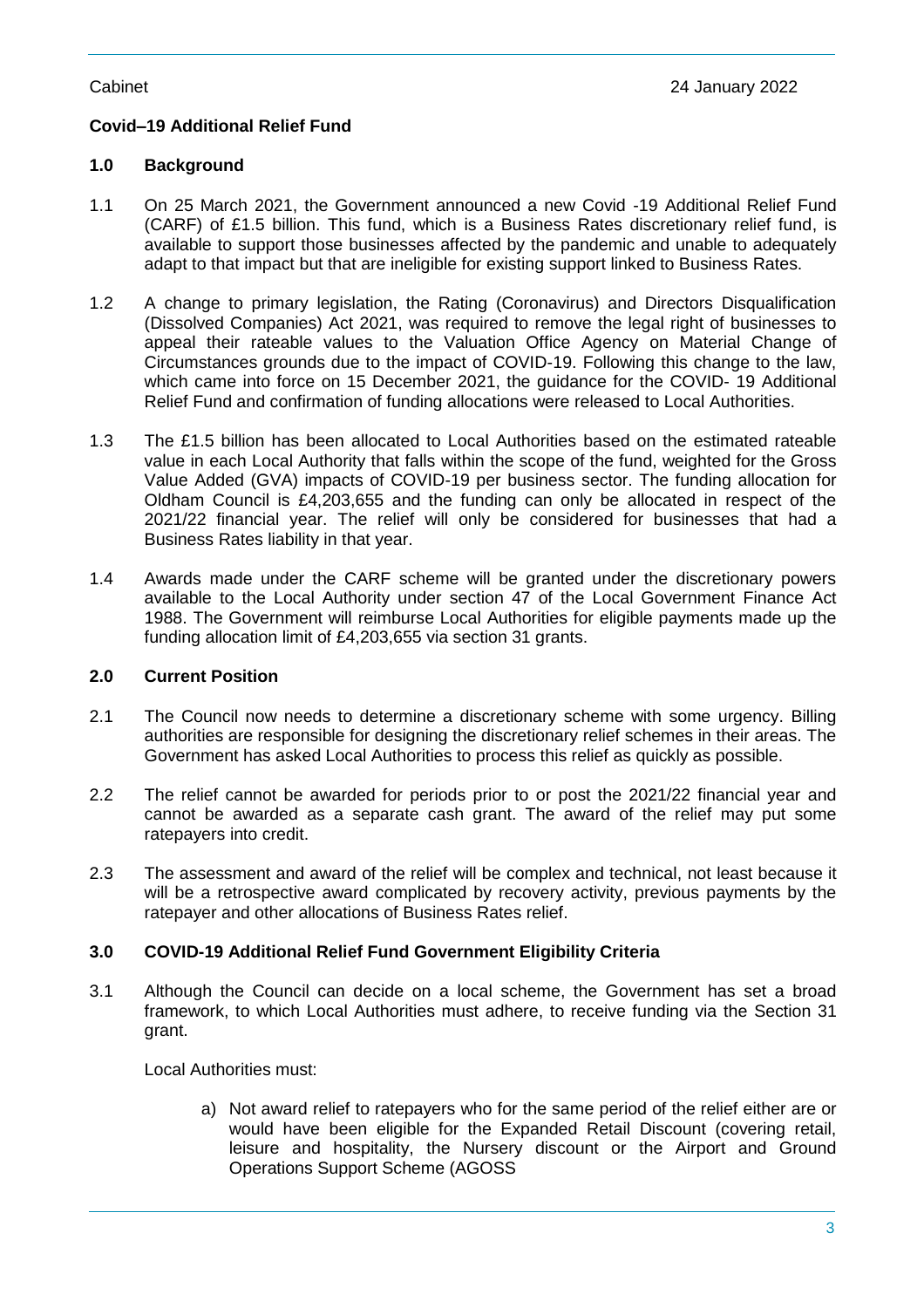- b) Not award relief to a hereditament for a period when it is unoccupied (other than hereditaments which have become closed temporarily due to the Government's advice on COVID-19, which should be treated as occupied for the purposes of this relief), and
- c) Direct their support towards ratepayers who have been adversely affected by the pandemic and have been unable to adequately adapt to that impact.
- 3.2 In line with the legal restrictions in Section 47 of the Local Government Act 1988, billing authorities may not grant the relief to themselves, certain precepting authorities (e.g., a Parish or County Council) or a functional body within the meaning of the Greater London Authority Act 1999.
- 3.3 The relief should be awarded after mandatory reliefs and other discretionary reliefs funded by Section 31 grants have been applied, excluding those where billing authorities have provided relief using their wider discretionary relief powers introduced by the Localism Act 2011, (which are not funded by Section 31 grants).
- 3.4 Businesses receiving 100% Small Business Rates Relief (SBRR) will not be eligible for support under the CARF scheme. Businesses receiving partial SBRR (those with a rateable value of between £12,001 and £15,000) will be eligible for support in respect of the liability for Business Rates not covered by SBRR.
- 3.5 The amount of CARF awarded may need to be recalculated in the event of a change of circumstances. This could include, for example, a backdated change to the rateable value of the property. This change could happen during 2021/22 or during a later year.
- 3.6 Providing discretionary relief to ratepayers is likely to amount to a subsidy. Any relief provided by Local Authorities under the CARF scheme will need to comply with the United Kingdom's (UK) domestic and international subsidy control obligations. The allowances that can be applied to the CARF scheme are set out in Appendix A.

#### **4.0 Oldham Council's Proposed CARF scheme**

- 4.1 A proposed scheme is set out at Appendix B. In summary a business must:
	- a) Have a Business Rates charge to pay in the 2021/22 financial year after other mandatory and discretionary reliefs have been applied,
	- b) Have not been awarded, or would have been eligible for, Expanded Retail Discount (covering Retail, Leisure and Hospitality), the Nursery Discount or the Airport and Ground Operations Support Scheme (AGOSS) for the same period i.e., in the 2021/22 financial year,
	- c) Be in occupation (other than hereditaments which have become closed temporarily due to the Government's advice on COVID-19, which should have been treated as occupied for the purposes of this relief),
	- d) Can provide evidence to demonstrate that they have been adversely impacted by the pandemic and have been unable to adequately adapt to that impact,
	- e) Have not exceeded maximum subsidy allowances.
- 4.2 It is proposed that an online application form is developed and that an application window of 28 January to 28 February 2022 is set. Supporting documentary evidence to support the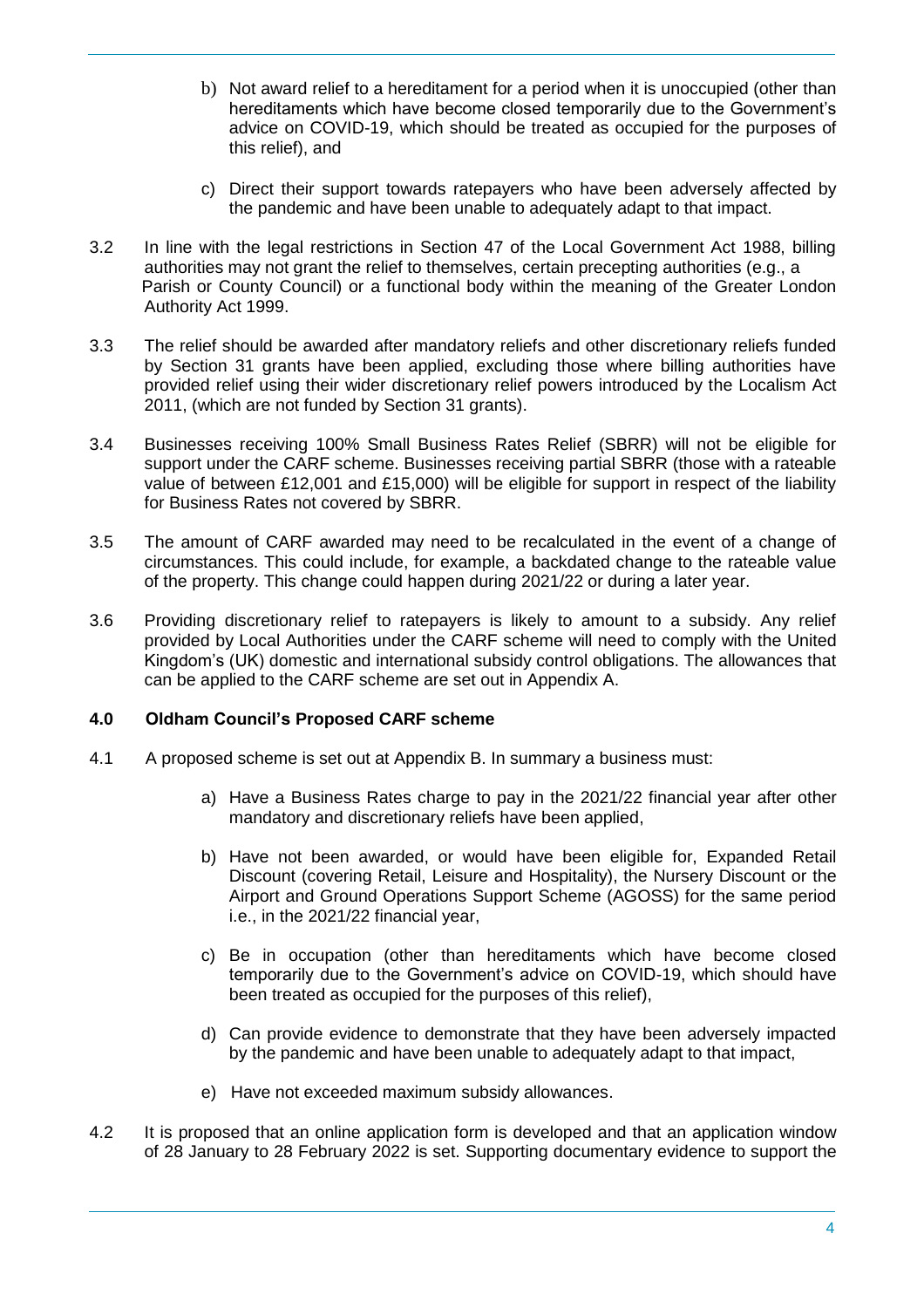application should be submitted with the application form. If further clarification or evidence is sought by the Council, this must be received by 4 March 2022 or the application will be considered ineligible.

- 4.3 It is proposed that the amount of relief allocated to individual businesses should be determined once all applications and supporting evidence have been received and verified. The funding allocation method would then be delegated to the Director of Finance in consultation with the Deputy Leader and Cabinet member for Finance and Low Carbon.
- 4.4 This is a difficult scheme to estimate level of demand. The Council could receive high numbers of applications from businesses who have not received any rates relief through the pandemic and who in most cases will also not have received cash grants. Alternatively, businesses may be deterred from applying given the requirement to evidence the impact of the pandemic on their business for a retrospective Business Rates bill that may already have been settled. Until the scheme opens, the demand for CARF will not be clear. As the Council only has a cash limited pot of money to fund the relief, determining the funding allocation once all applications have been received will ensure allocations remain within the funding envelope and support for businesses is maximised. The Director of Finance, in consultation with the Deputy Leader and Cabinet Member for Finance and Low Carbon, would have the delegated authority to amend the scheme, which could include extending the application window if applications received are low, to ensure that the use of the funding is maximized for Oldham's businesses.
- 4.5 The Council will take the following into account when making decisions about the CARF scheme. Each case must have been severely impacted by pandemic (lost business revenue) and will then be considered on its own merits taking into account
	- The impact on the business of the pandemic and the evidence provided
	- The business sector the business falls into and how this sector has been affected by the pandemic
	- The extent to which the business tried to adapt its business model to adjust to the impacts of the pandemic
	- The impact of the business in Oldham and its role as a good employer and provider of jobs and opportunities
	- The use of the business hereditament and the business activity conducted within it e.g., if employees work from the business premises
	- The length of time the business has been in operation
	- The government guidance and scheme intentions
	- The level of demand and the funding available

This list is not exclusive.

- 4.6 Applications will not normally be considered for the following hereditaments
	- Advertising Rights/Boards
	- Land used for advertising
	- Car Parking Spaces
	- Car Parks
	- Sponsorship signs
	- Automated teller machines (ATM) or cash machines.
	- Premises/land used for personal storage
	- **Cemeteries**
	- Pipeline & appurtenances
	- Central and Local Government and NHS infrastructure
		- o Utilities and Communications Infrastructure
		- o Premises and land used for personal use or storage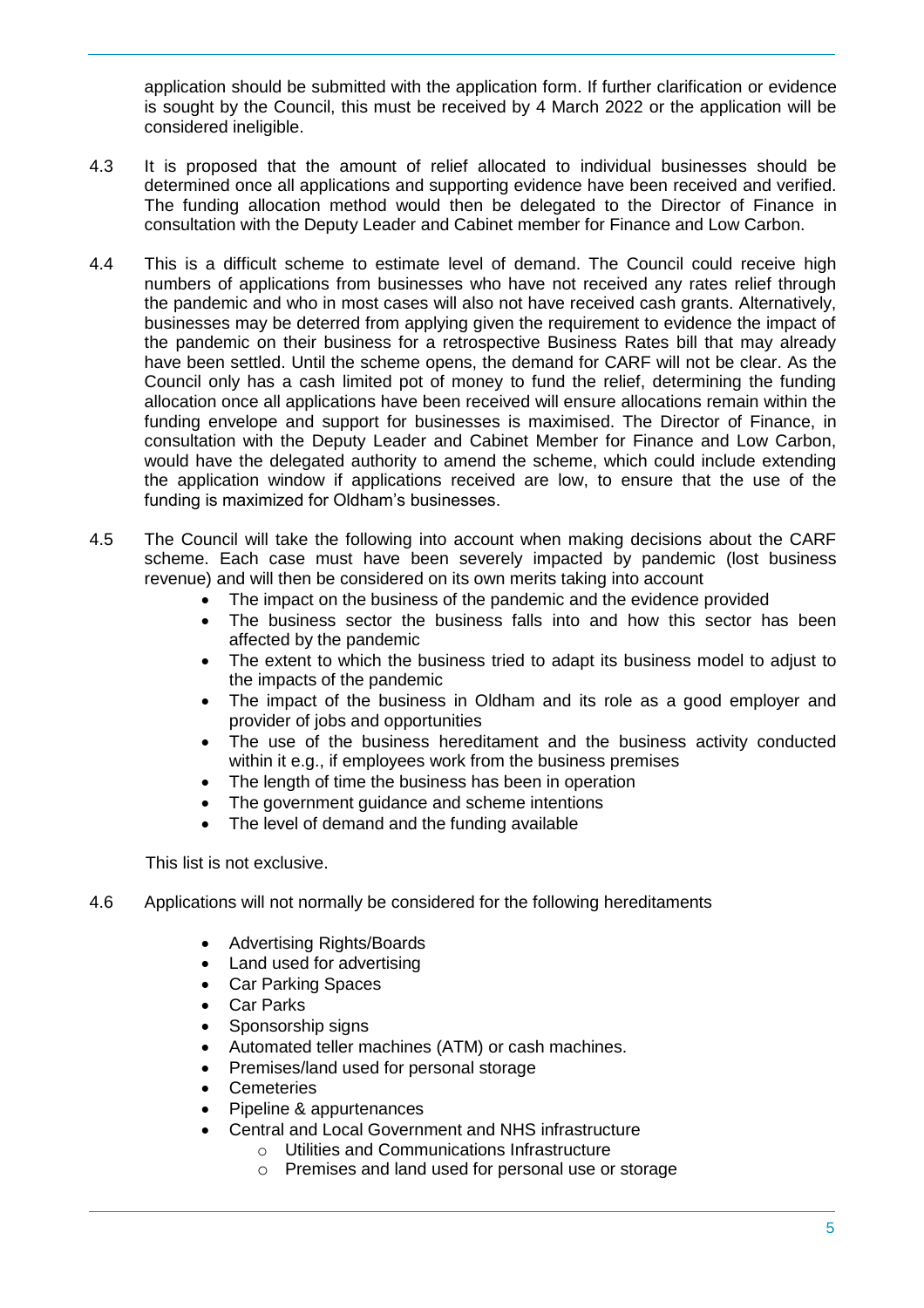# **5.0 Options/Alternatives**

# 5.1 Option 1

- To approve the proposed approach to the administration and delivery of the COVID- 19 Additional Relief Fund in Oldham
- To delegate further decision making on the scheme, including the final allocation of the funding to the Director of Finance in consultation with the Deputy Leader and Cabinet Member for Finance and Low Carbon.
- 5.2 Option 2 This option would entail not utilising the Government funding available to support Oldham businesses impacted by COVID-19.

## **6.0 Preferred Option**

- 6.1 Option 1 is the preferred approach.
	- To approve the proposed approach to the administration and delivery of the COVID- 19 Additional Relief Fund in Oldham
	- To delegate further decision making on the scheme, including the final allocation of the funding, to the Director of Finance in consultation with the Deputy Leader and Cabinet Member for Finance and Low Carbon

## **7.0 Consultation**

7.1 No public consultation is required to devise a local discretionary Business Rates relief scheme. Informal consultation has been carried out with Revenues and Benefits Managers across Greater Manchester to ensure some consistency of approach across the region.

## **8.0 Financial Implications**

- 8.1 The Council has been awarded a maximum of £4,203,655 to establish a scheme to provide discretionary business rates relief using powers available to the Local Authority under Section 47 of the Local Government Finance Act 1988. The Government will reimburse the Council for eligible business rates reliefs made up the funding allocation limit.
- 8.2 The proposed terms for the awarding of the reliefs are contained in Appendix B. These have been drawn up having regard to the guidance that the Government has issued around eligibility to ensure that any risk to the Council with regard to the administration of the scheme is minimized.
- 8.3 It is proposed that the amount of relief allocated to individual businesses should be determined once all applications and supporting evidence have been received and verified. The funding allocation method would then be delegated to the Director of Finance in consultation with the Deputy Leader and Cabinet member for Finance and Low Carbon. This will ensure the use of the resource can be maximised for the benefit of businesses in Oldham. Anne Ryans (Director of Finance)

#### 9.0 **Legal Services Comments**

9.1 Option 1 is supported, the funding for this scheme is from Government grant money and will have a positive impact on local business. Failure to administer will certainly have a negative reputational impact on the Council and likely lead to a legal challenge around the decision. It is however important that the scheme is administered correctly in line with the advised procedures [Alex Bougatef – Legal Services]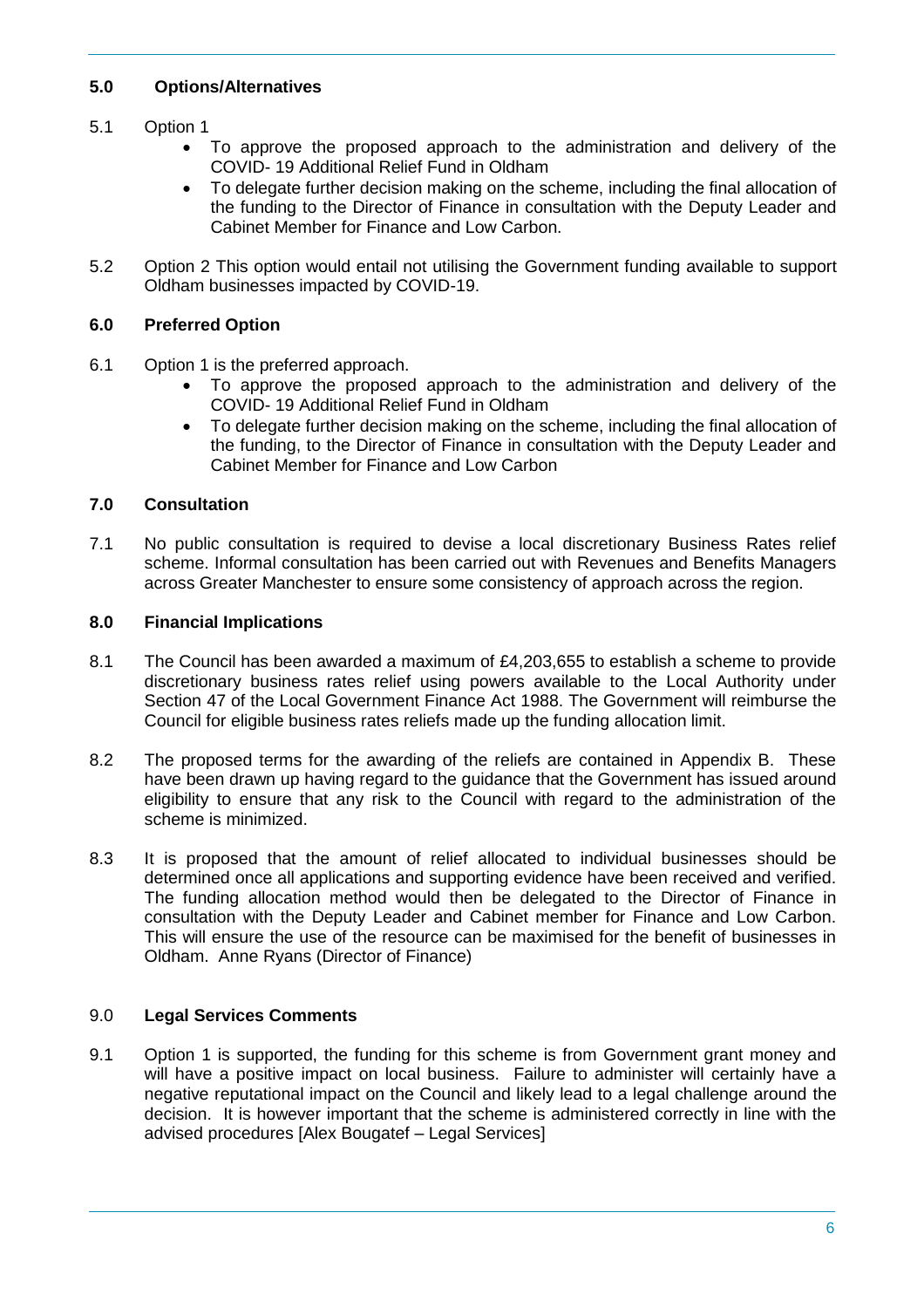#### **10.0. Co-operative Agenda**

10.1 The development of a local discretionary Business Rates relief scheme is consistent with the Council's co-operative values.

#### **11.0 Human Resources Comments**

11.1 Not applicable

#### **12.0 Risk Assessments**

- 12.1 The timescale for devising a scheme from the detailed grant notification to be spent in the timescale is very challenging. As such there is a risk the full allocation of grant will not be utilised (Mark Stenson)
- **13.0 IT Implications**
- 13.1 Not applicable
- **14.0 Property Implications**
- 14.1 Not applicable
- **15.0 Procurement Implications**
- 15.1 Not applicable
- **16.0 Environmental and Health & Safety Implications**
- 16.1 Not applicable
- **17.0 Equality, community cohesion and crime implications**
- 17.1 No negative impacts.
- **18.0 Implications for Children and Young People**
- 18.1 Not applicable
- **19.0 Equality Impact Assessment Completed?**
- 19.1 No
- **20.0 Key Decision**
- 20.1 Yes

#### **21.0 Key Decision Reference**

21.1 This item has not been published on the forward plan for the required 28 clear days and therefore, the Chairman of the Overview and Scrutiny Committee has agreed an exemption in accordance with Rule 14. The Chair of the Policy Overview and Scrutiny Committee has also agreed to this item being exempt from call in because of the importance of quickly issuing discretionary rate relief funding to affected businesses.